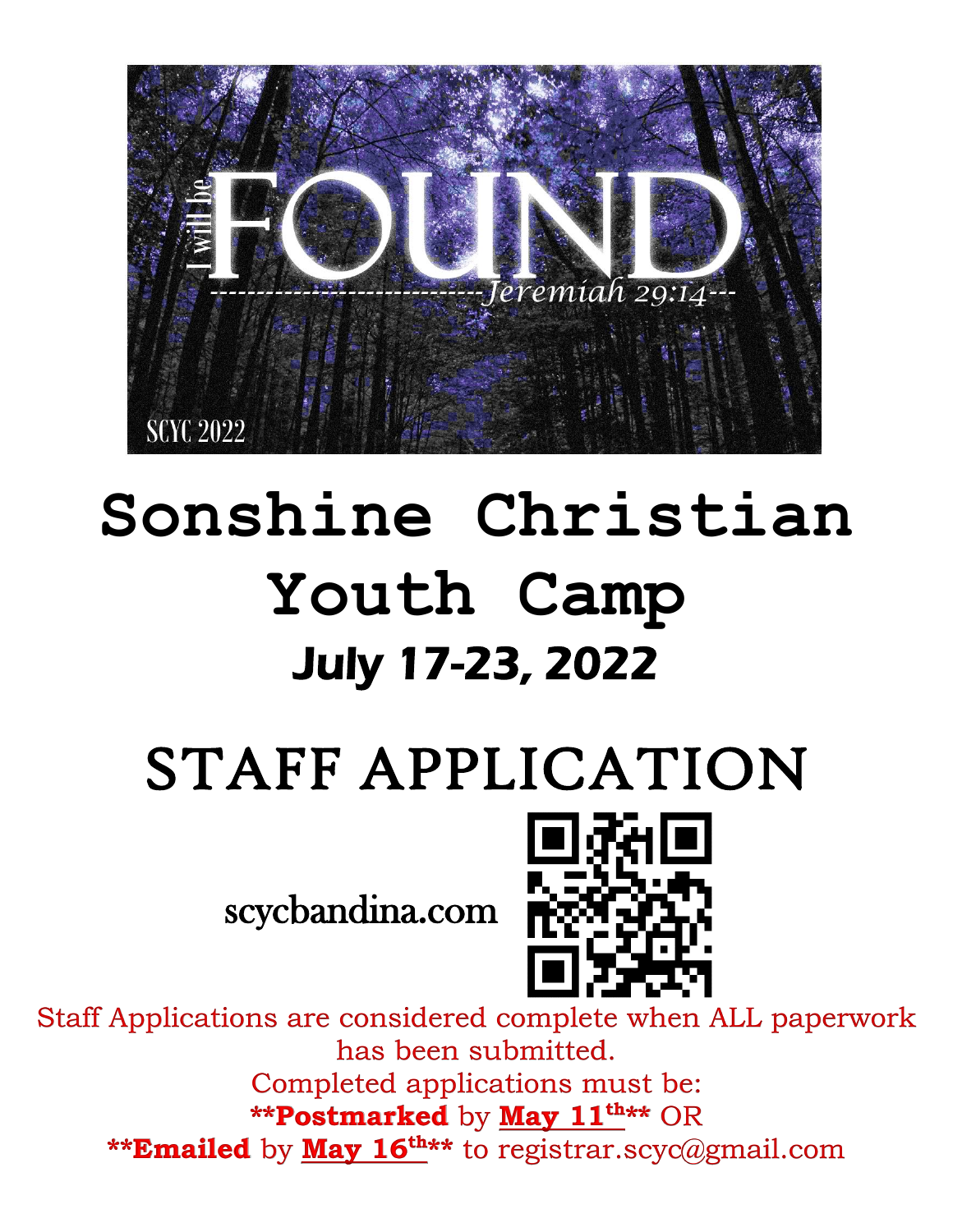# **Staff Information**

Staff must be 18 years old and have been out of high school for at least a year. *Staff members must be an active member of a Church of Christ congregation.*

To Apply: Please complete the following forms and submit the **\$55 staff fee**. Payment Options: **1)** by scanning the QR Code – OR – **2)** by check made payable to **Sonshine Christian Youth Camp** *Forms must be postmarked by May 11th or emailed by May 16th .*

*Please enter your name on the "Add a Note" prompt*



Applications can be submitted by email to registrar.scyc@gmail.com or mailed to the address below.

**SCYC 402 Center Way Lake Jackson, Texas 77566**

**An application will NOT be considered complete until ALL forms have been submitted.**

### *The director will contact those that have been selected by text or email by May 23rd* **.** *Positions applied for are not guaranteed. Staff will be assigned where needed.*

Each staff member must take the Abuse Prevention **training and test**.

The test can be taken and submitted online. There will be a link on scycbandina.com when it is available.

Check-In: Staff are encouraged to arrive on Saturday, July  $16<sup>th</sup>$  if possible.

Camper check-in is  $3:00-4:30$ pm on Sunday, July  $17<sup>th</sup>$ .

All available staff should be checked in and in their cabins before the campers arrive.

If you will be arriving with a group on Sunday, please help the medical staff by assuring that your campers have their medications labeled, bagged and ready to turn in during registration.

**\*Staff members must turn in ALL personal medications:** *prescription and non-prescription***\***

Check- Out: Camper check-out is at 10:00am, Saturday, July 23rd. **All** cabins must be **cleaned** and *approved* by the director before campers or staff will be allowed to leave.

## **Visitation Policy for SCYC 2022**

### *-----SCYC WILL BE A CLOSED CAMPUS TO ALL VISITORS-----*

**This provides the safest, healthiest and most fulfilling environment for our campers and staff. We will make appropriate exceptions regarding baptisms.**

#### What to Bring:

- Bible and pen (perhaps some writing paper)
- Outdoor clothes(pack *dress code appropriate* shirts and shorts)
- Swimsuits (shirt must be worn to and from river)
- Twin sheets, blanket, sleeping bag, pillow
- Towels, wash cloths
- Personal care items (i.e. toothbrush, deodorant, sunscreen, lip balm, etc.)
- A plastic bucket or container for the oatmeal battle
- If able, bring extras of items campers may forget

Dress Code: All clothing must be modest and in good taste. We trust you will thoughtfully consider the clothing you bring to camp to be sure it is appropriate for the work you will be doing.

- *All shirts must have sleeves* (no cut-offs or tank tops).
- *All shorts must reach mid-thigh*.
- *No leggings or yoga pants* will be allowed.
- No jeans/pants/shorts with excessive rips, tears or holes above the knee.
- Shirts must be worn to and from the river at swim time.

### **\*\*\*Check scycbandina.com for additional information and updates\*\*\***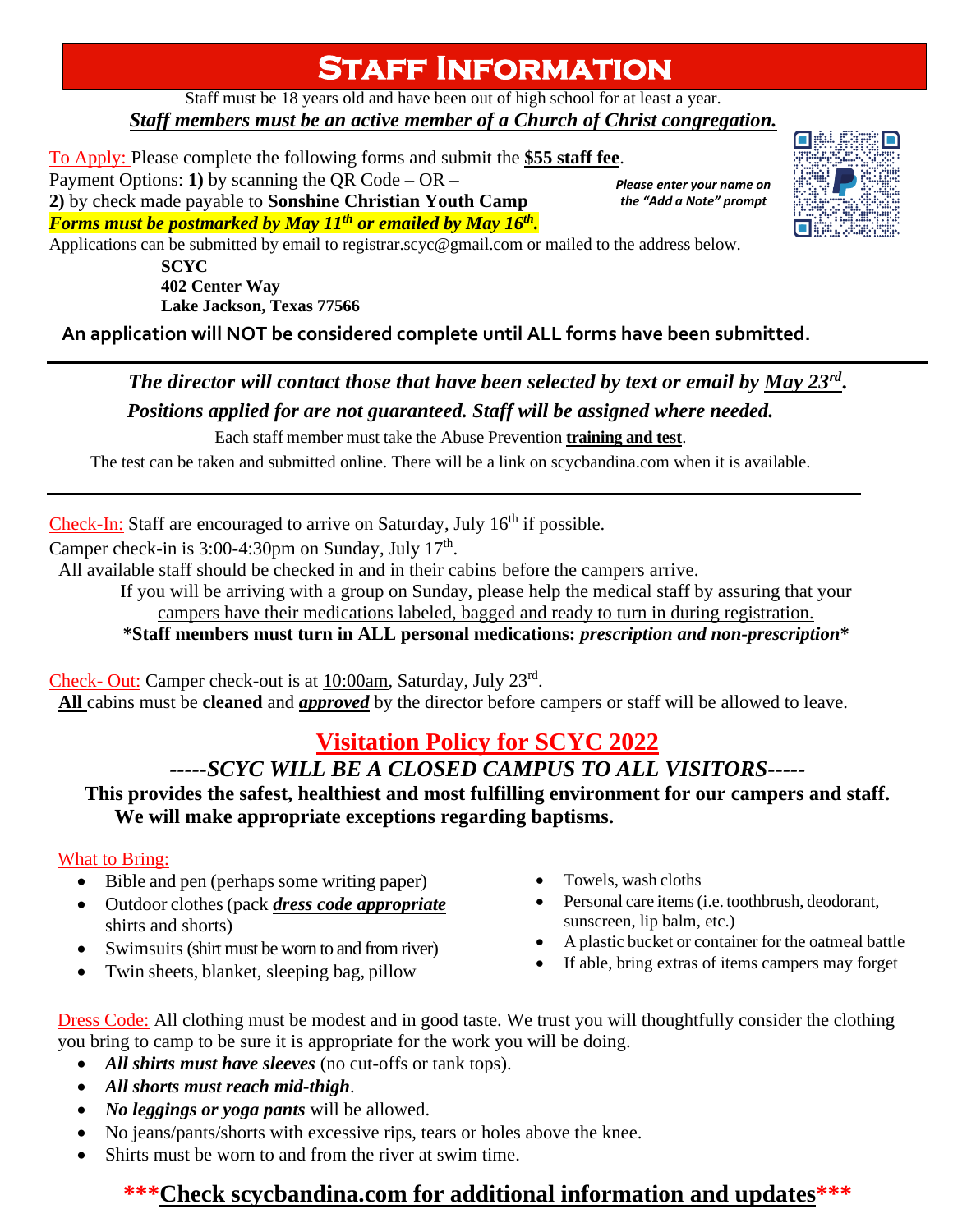#### **Bandina Christian Youth Camp, Inc. Staff Application**

The information obtained in this form is for the internal use of Bandina Christian Youth Camp, Inc.

| □ New SCYC Staff Member                                                                                                                                                                                                                                                                                                                                                                                                                                                                                                                                                                                                                                                    | □ Former SCYC Staff Member             | Please use your full legal name on this application.<br>$\Box$ Male<br>$\Box$ Female                                                                                                                                                                                                                                                                                                                                                                                                                                                                                                                                                                                                                                                                                                                                                                                                  |  |
|----------------------------------------------------------------------------------------------------------------------------------------------------------------------------------------------------------------------------------------------------------------------------------------------------------------------------------------------------------------------------------------------------------------------------------------------------------------------------------------------------------------------------------------------------------------------------------------------------------------------------------------------------------------------------|----------------------------------------|---------------------------------------------------------------------------------------------------------------------------------------------------------------------------------------------------------------------------------------------------------------------------------------------------------------------------------------------------------------------------------------------------------------------------------------------------------------------------------------------------------------------------------------------------------------------------------------------------------------------------------------------------------------------------------------------------------------------------------------------------------------------------------------------------------------------------------------------------------------------------------------|--|
| First Name<br>(□ Check here if you have ever used another name(s) or alias(es). Please list these on a separate sheet)                                                                                                                                                                                                                                                                                                                                                                                                                                                                                                                                                     | Middle Name                            | Last Name                                                                                                                                                                                                                                                                                                                                                                                                                                                                                                                                                                                                                                                                                                                                                                                                                                                                             |  |
| Mailing address                                                                                                                                                                                                                                                                                                                                                                                                                                                                                                                                                                                                                                                            | City                                   | State Zip Code                                                                                                                                                                                                                                                                                                                                                                                                                                                                                                                                                                                                                                                                                                                                                                                                                                                                        |  |
|                                                                                                                                                                                                                                                                                                                                                                                                                                                                                                                                                                                                                                                                            |                                        |                                                                                                                                                                                                                                                                                                                                                                                                                                                                                                                                                                                                                                                                                                                                                                                                                                                                                       |  |
| Cell Phone                                                                                                                                                                                                                                                                                                                                                                                                                                                                                                                                                                                                                                                                 | <b>Business/Other Phone</b>            | $\frac{1}{\text{Birth date (mm/dd/yyyy)}}$                                                                                                                                                                                                                                                                                                                                                                                                                                                                                                                                                                                                                                                                                                                                                                                                                                            |  |
| Occupation                                                                                                                                                                                                                                                                                                                                                                                                                                                                                                                                                                                                                                                                 | Employer/School                        | <b>Email Address</b>                                                                                                                                                                                                                                                                                                                                                                                                                                                                                                                                                                                                                                                                                                                                                                                                                                                                  |  |
| <b>Temporary or Educational Residence</b>                                                                                                                                                                                                                                                                                                                                                                                                                                                                                                                                                                                                                                  | City                                   | State Zip Code                                                                                                                                                                                                                                                                                                                                                                                                                                                                                                                                                                                                                                                                                                                                                                                                                                                                        |  |
|                                                                                                                                                                                                                                                                                                                                                                                                                                                                                                                                                                                                                                                                            |                                        |                                                                                                                                                                                                                                                                                                                                                                                                                                                                                                                                                                                                                                                                                                                                                                                                                                                                                       |  |
| Church of Christ Congregation where you are currently a member                                                                                                                                                                                                                                                                                                                                                                                                                                                                                                                                                                                                             |                                        | Phone (with Area Code)                                                                                                                                                                                                                                                                                                                                                                                                                                                                                                                                                                                                                                                                                                                                                                                                                                                                |  |
|                                                                                                                                                                                                                                                                                                                                                                                                                                                                                                                                                                                                                                                                            |                                        | Note: you must submit the attached letter of reference from an Elder or minister from the congregation where you are a member.                                                                                                                                                                                                                                                                                                                                                                                                                                                                                                                                                                                                                                                                                                                                                        |  |
| Reference Name<br>Rank your top 4 positions you want to apply for:                                                                                                                                                                                                                                                                                                                                                                                                                                                                                                                                                                                                         | Phone (with Area Code)                 | <b>Position Title</b><br>Counselor (5th-6th) Counselor (7th-8th) Counselor (9th-10th) Counselor (11th-12th) Security Support Staff *<br>* Support Staff priority given to graduates from the previous 2 years<br>I'm willing to: Teach _______ Lead Singing _______ Lead Boys or Girls Devo ______ Lead/Assist Elective ______ Lifeguard _____<br>** Medical & Kitchen staff will be directly contacted for their positions**                                                                                                                                                                                                                                                                                                                                                                                                                                                         |  |
|                                                                                                                                                                                                                                                                                                                                                                                                                                                                                                                                                                                                                                                                            |                                        | (Please attach a copy of any applicable certifications/training documents- i.e. Lifeguard, Nurse, EMT, etc.)                                                                                                                                                                                                                                                                                                                                                                                                                                                                                                                                                                                                                                                                                                                                                                          |  |
| Adult M $\Box$<br>Adult S $\Box$<br><b>T-shirt Size:</b>                                                                                                                                                                                                                                                                                                                                                                                                                                                                                                                                                                                                                   | Adult L $\square$                      | Adult $XL$ Adult $XXL$<br>Other $\Box$                                                                                                                                                                                                                                                                                                                                                                                                                                                                                                                                                                                                                                                                                                                                                                                                                                                |  |
| Additional Information:<br>Indicate Yes or No for each of the following questions.<br>Any individual who fails to disclose a conviction will be<br>precluded from serving on the staff.<br>a. Have you ever been convicted of a felony or misdemeanor?<br>(If yes, explain below).<br>$T$ YES $T$ NO<br>b. Have you ever been charged with child neglect or abuse?<br>c. Other than the above, is there any fact or circumstance<br>involving you or your background that would call into<br>question your being entrusted with the supervision, guidance,<br>and care of young people?<br>(If yes, please attached additional documents to explain)<br>I understand that: | $\Box$ YES $\Box$ NO<br>$T$ YES $T$ NO | organization that may have information concerning me. I<br>hereby authorize the session director to perform a criminal<br>background and sex offender registry check on me. I hereby<br>release and agree to hold harmless from liability any person<br>or organization that provides information. I also agree to<br>hold harmless Bandina Christian Youth Camp, Inc. and the<br>officers, employees, and volunteers thereof.<br>In signing this application, I have received and read the<br>b.<br>attached Safe Environment Policy information and apply for a<br>volunteer staff position with Bandina Christian Youth Camp,<br>Inc. I agree to comply with the Bylaws and the Policies and<br>Procedures of Bandina Christian Youth Camp, Inc. I affirm<br>that the information I have given on this form is true and<br>correct. I will follow the Safe Environment Guidelines. |  |
| The information that I have provided may be verified, if<br>а.<br>necessary, by contacting persons or organizations named in                                                                                                                                                                                                                                                                                                                                                                                                                                                                                                                                               | Signature of Applicant<br>Date         |                                                                                                                                                                                                                                                                                                                                                                                                                                                                                                                                                                                                                                                                                                                                                                                                                                                                                       |  |
| this application, or by contacting any person or                                                                                                                                                                                                                                                                                                                                                                                                                                                                                                                                                                                                                           |                                        | Approval for Staff: We are unaware of anything contrary to the information stated in this application. This application has                                                                                                                                                                                                                                                                                                                                                                                                                                                                                                                                                                                                                                                                                                                                                           |  |

Approval for Staff: We are unaware of anything contrary to the information stated in this application. This application has been reviewed according to procedures and this applicant meets the qualifications to serve on the staff of Bandina Christian Youth Camp, Inc.

Signature of Session Director **Date**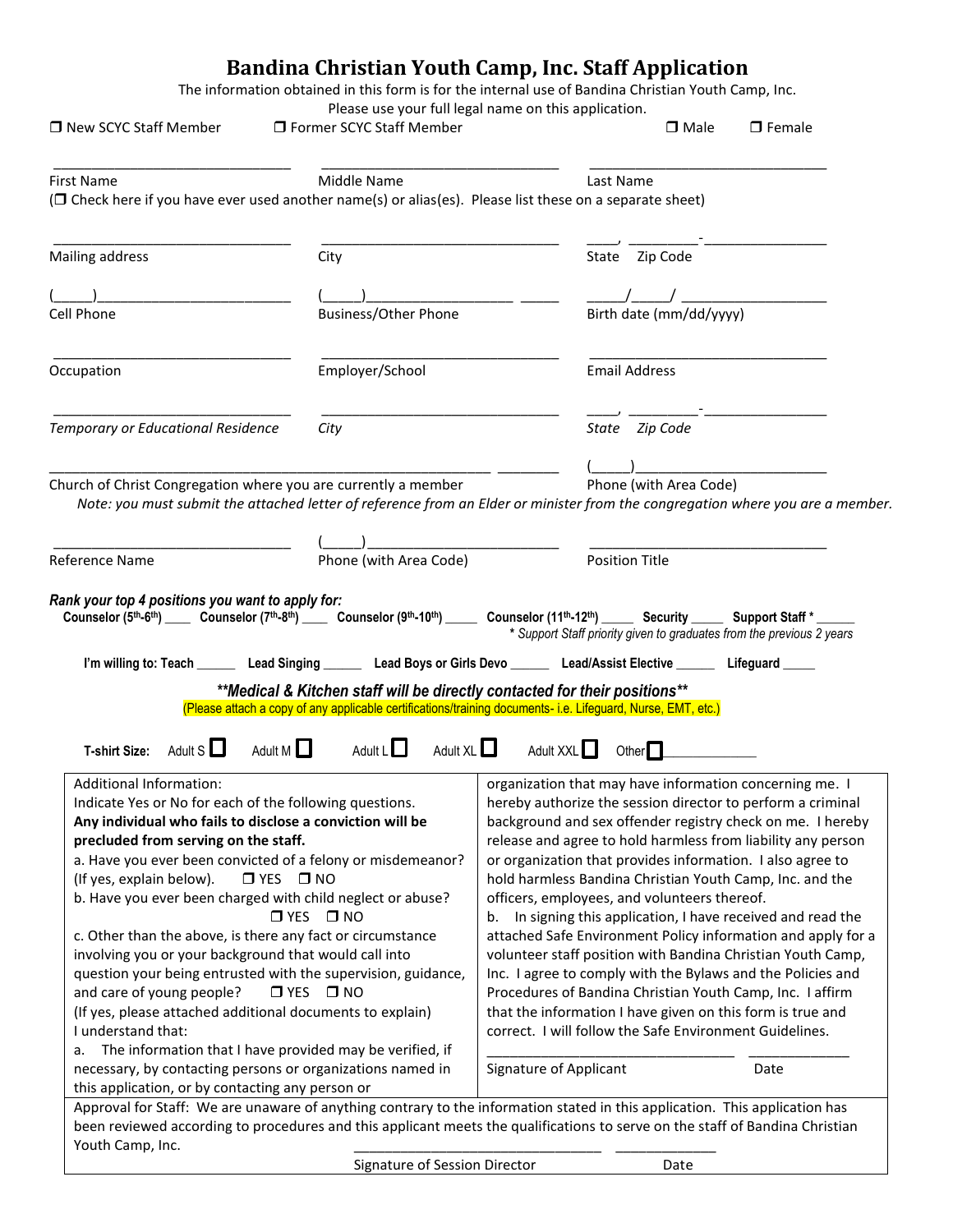#### **Bandina Christian Youth Camp – Staff Medical Information Form**

|                                                                                  |   | <b>Please Print Neatly Example 20</b> |  |   | This Box For Camp Administration Use Only |    |              |
|----------------------------------------------------------------------------------|---|---------------------------------------|--|---|-------------------------------------------|----|--------------|
|                                                                                  |   |                                       |  |   |                                           |    |              |
| Date of Birth (mm/dd/yyyy): _____________________________Gender: _______________ |   |                                       |  |   |                                           |    |              |
|                                                                                  |   |                                       |  |   |                                           |    |              |
|                                                                                  |   |                                       |  |   |                                           |    |              |
|                                                                                  |   |                                       |  |   |                                           |    |              |
| Medical History – Please answer Yes or No to each. If yes, please explain.       |   |                                       |  |   |                                           |    |              |
| Severe allergic reaction? Y                                                      |   | Neurological, Mental, Emotional       |  | Y | <b>Current Immunizations</b>              |    |              |
| Medication, food, other allergies? Y                                             |   | Stomach/Intestine/Liver               |  | Y | Measles                                   | Y. | $\mathsf{N}$ |
| <b>Heart Problems</b>                                                            | Y | Communicable Disease                  |  | Y | Mumps                                     | Y. | N            |
| Lung (i.e. asthma, etc.)                                                         | Y | Tetanus Shot in last 6 months         |  | Υ | Chicken Pox                               | Y. | $\mathsf{N}$ |
| <b>Diabetes</b>                                                                  | Y | Surgery in the last year              |  | Y | Diphtheria                                | Y. | - N          |
| Thyroid                                                                          | Y | Have or Use an Epi pen?               |  | Y | Whooping Cough                            | Y. | N.           |
| Kidney or Bladder Problems                                                       | Y | Physical Limitations?                 |  | Y | Other (COVID)                             | Y. | N.           |

#### Known Allergen(s): \_\_\_\_\_\_\_\_\_\_\_\_\_\_\_\_\_\_\_\_\_\_\_\_\_\_\_\_\_\_\_\_\_\_\_\_\_\_\_\_\_\_\_\_\_\_\_\_\_\_\_\_\_\_\_\_\_\_\_\_\_\_\_\_\_\_\_\_\_\_\_\_\_\_\_\_\_\_\_\_\_\_\_\_\_\_\_\_\_\_\_\_

Type of reaction (e.g. rash, difficulty breathing, etc.)? \_\_\_\_\_\_\_\_\_\_\_\_\_\_\_\_\_\_\_\_\_\_

Will you bring medication to camp? Y N List all medications (prescription and non-prescription).

| <b>Name of Medication</b> | Strength (mg) | Time to be Taken | <b>Condition Requiring Medication</b> |
|---------------------------|---------------|------------------|---------------------------------------|
|                           |               |                  |                                       |
|                           |               |                  |                                       |
|                           |               |                  |                                       |
|                           |               |                  |                                       |
|                           |               |                  |                                       |

\_\_\_\_\_\_\_\_\_\_\_\_\_\_\_\_\_\_\_\_\_\_\_\_\_\_\_\_\_\_\_\_\_\_\_\_\_\_\_\_\_\_\_\_\_\_\_\_\_\_\_\_\_\_\_\_\_\_\_\_\_\_\_\_\_\_\_\_\_\_\_\_\_\_\_\_\_\_\_\_\_\_\_\_\_\_\_\_\_\_\_\_\_\_\_\_\_\_\_\_\_\_\_\_\_\_\_\_

**State Regulations require that ALL medication be in original containers, have an original, intact prescription label affixed with the patient's name, be stored in a secure location not accessible to campers, and can only be dispensed under the direction of the Camp Health Officer (CHO). [see 25 TAC §265.15(l)] Staff Members are required to maintain ALL medications in a secure location not accessible to campers.**

I hereby acknowledge and grant permission for the following:

- I am at least 18 years of age.
- Pre-existing conditions, injuries or illnesses occurring or existing prior to arrival at the camp will not be covered by camp insurance, and the staff member's personal insurance is primary and camp insurance is secondary.
- The Camp Director, the CHO or other qualified staff may take me to the hospital, to the doctor, or seek other reasonable and appropriate emergency treatment in case of an accident or sickness.
- Medical and surgical treatment may be conducted as needed in the judgment of treating physicians.
- The medical information provided is intended for the use of camp personnel and any attending medical personnel and will be shared on a limited basis with those needing to know, but will otherwise be maintained as confidential.
- **Staff members may participate in swimming or water-related activities, but based on the conditions present at the water-front, they may be required to passing a swimming proficiency test administered by a certified lifeguard.**

Staff Member Signature: \_\_\_\_\_\_\_\_\_\_\_\_\_\_\_\_\_\_\_\_\_\_\_\_\_\_\_\_\_\_\_\_\_\_\_\_\_\_\_\_\_\_\_\_\_\_\_\_ Date: \_\_\_\_\_\_\_\_\_\_\_\_\_\_\_\_\_\_\_\_\_\_\_\_\_\_\_\_\_\_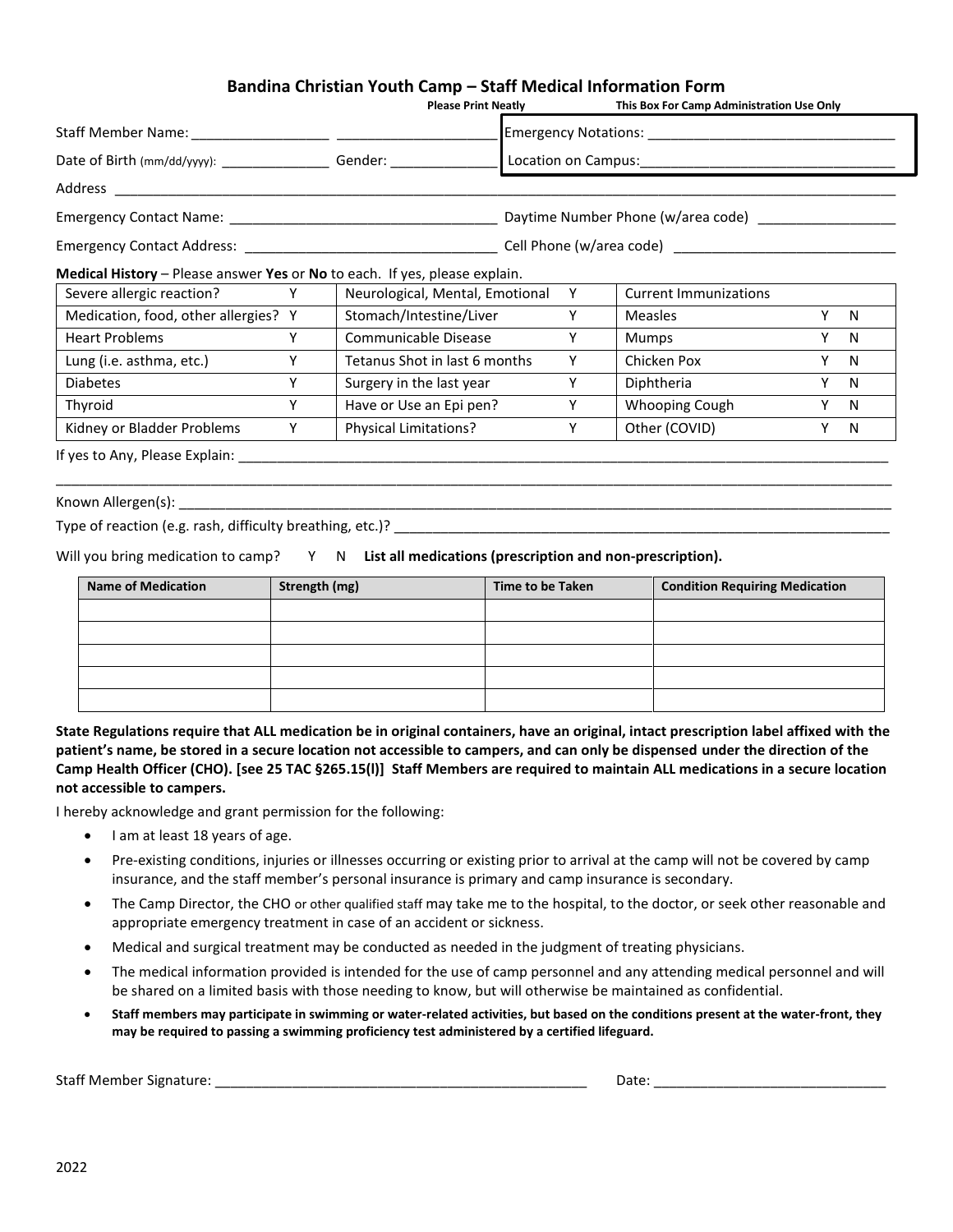*\*\*This form to be completed by one of your church elders or ministers.\*\**

|           | Leadership Position (please circle one): Elder<br>Minister                                                                       |
|-----------|----------------------------------------------------------------------------------------------------------------------------------|
|           | Elder/Minister's Contact Info:                                                                                                   |
|           |                                                                                                                                  |
|           | Name of Church: <u>Name of Church:</u> Name of Church: Name of Church: Name of Church: Name of Church: Name of Church            |
|           | Please answer the following:                                                                                                     |
| $\bullet$ |                                                                                                                                  |
| $\bullet$ | The applicant has shown consistent participation at our church during the last 8 months.<br>No <sub>______</sub> Contact me ____ |
|           | The applicant has been actively involved in the ministries and/or activities of our church.                                      |
|           | No <sub>_______</sub> Contact me ____                                                                                            |
|           | What specific ministries or church activities is the applicant involved in at your church?                                       |
|           |                                                                                                                                  |
|           | I believe the applicant is spiritually equipped to lead and mentor the youth of SCYC.                                            |
|           | No<br>Yes $\frac{1}{\sqrt{1-\frac{1}{2}}\sqrt{1-\frac{1}{2}}\left(\frac{1}{2}-\frac{1}{2}\right)}$<br>Contact me                 |
|           | I believe the applicant is qualified and prepared to fully serve SCYC.                                                           |
|           | Contact me                                                                                                                       |

As a spiritual leader or minister of the above mentioned church, I wholly support the recommendation that the applicant is an active and faithful member of our congregation. I personally know the applicant and believe that he/she is a capable and qualified individual who is prepared to serve Sonshine Christian Youth Camp in any capacity deemed necessary by the camp director.

Signature of Elder/Minister **Date** Date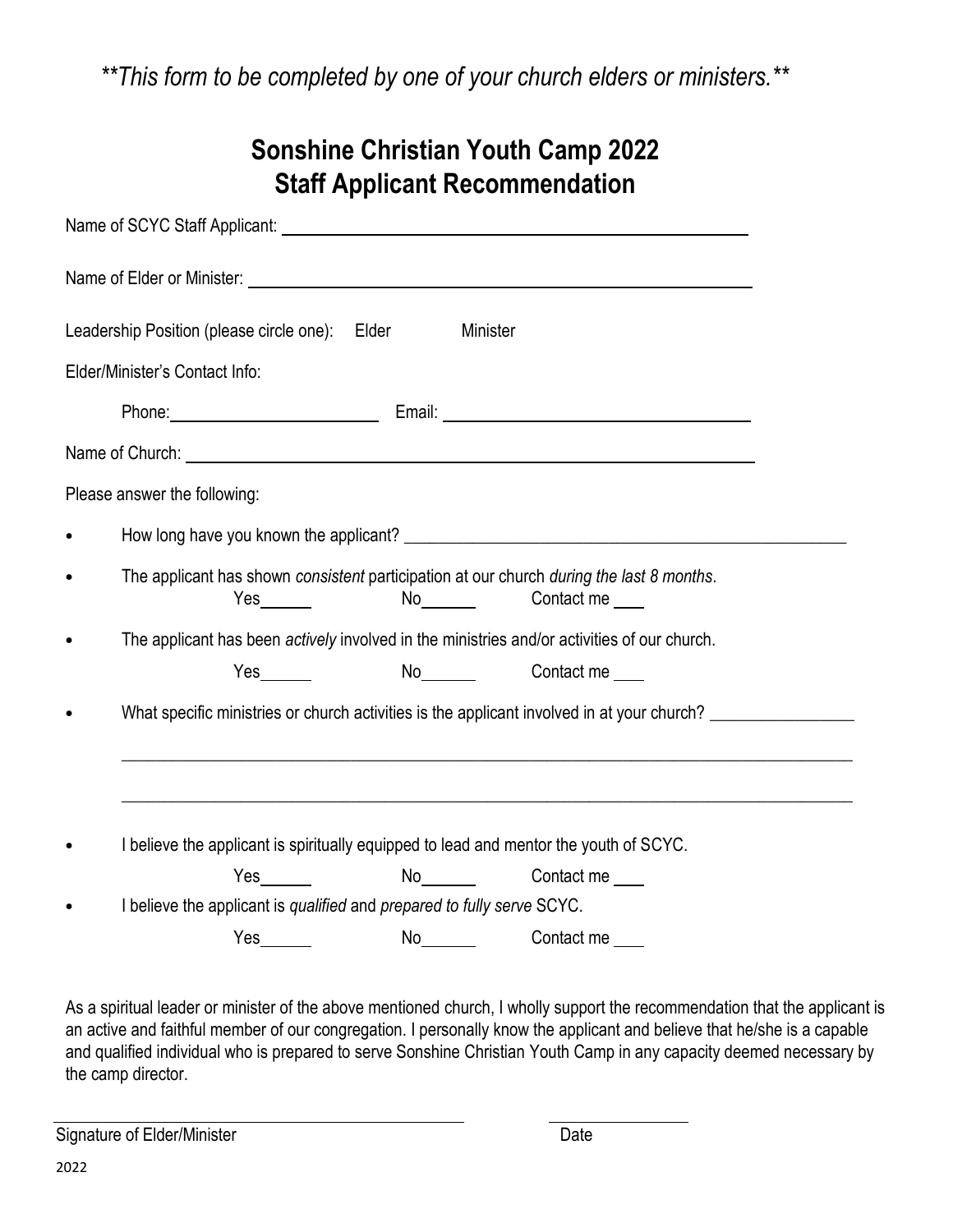## **Sonshine Christian Youth Camp Staff Conduct Agreement**

Sonshine Christian Youth Camp (SCYC) is a ministry that seeks to demonstrate the love of Christ to all involved. We expect our staff to model Christ-like behavior to the campers, their parents and fellow staff members at all times. Foremost, our staff exists to guide and protect the campers both spiritually and physically.

As a volunteer staff member of SCYC, I agree to observe and obey the guidelines and regulations that have been established for this camp session. If selected as a staff member of SCYC, I willingly agree to accept the role assigned to me. Furthermore, I agree to fulfill the duties expected of me to the best of my ability. Failure to adhere to these expectations may lead to my immediate and/or future dismissal as a staff member of SCYC.

Print Applicant's Name Date

 $\frac{1}{2}$  ,  $\frac{1}{2}$  ,  $\frac{1}{2}$  ,  $\frac{1}{2}$  ,  $\frac{1}{2}$  ,  $\frac{1}{2}$  ,  $\frac{1}{2}$  ,  $\frac{1}{2}$  ,  $\frac{1}{2}$  ,  $\frac{1}{2}$  ,  $\frac{1}{2}$  ,  $\frac{1}{2}$  ,  $\frac{1}{2}$  ,  $\frac{1}{2}$  ,  $\frac{1}{2}$  ,  $\frac{1}{2}$  ,  $\frac{1}{2}$  ,  $\frac{1}{2}$  ,  $\frac{1$ 

 $\overline{\phantom{a}}$  , and the contribution of the contribution of  $\overline{\phantom{a}}$  , and  $\overline{\phantom{a}}$  , and  $\overline{\phantom{a}}$  , and  $\overline{\phantom{a}}$  , and  $\overline{\phantom{a}}$  , and  $\overline{\phantom{a}}$  , and  $\overline{\phantom{a}}$  , and  $\overline{\phantom{a}}$  , and  $\overline{\phantom{a}}$  , and

Applicant's Signature